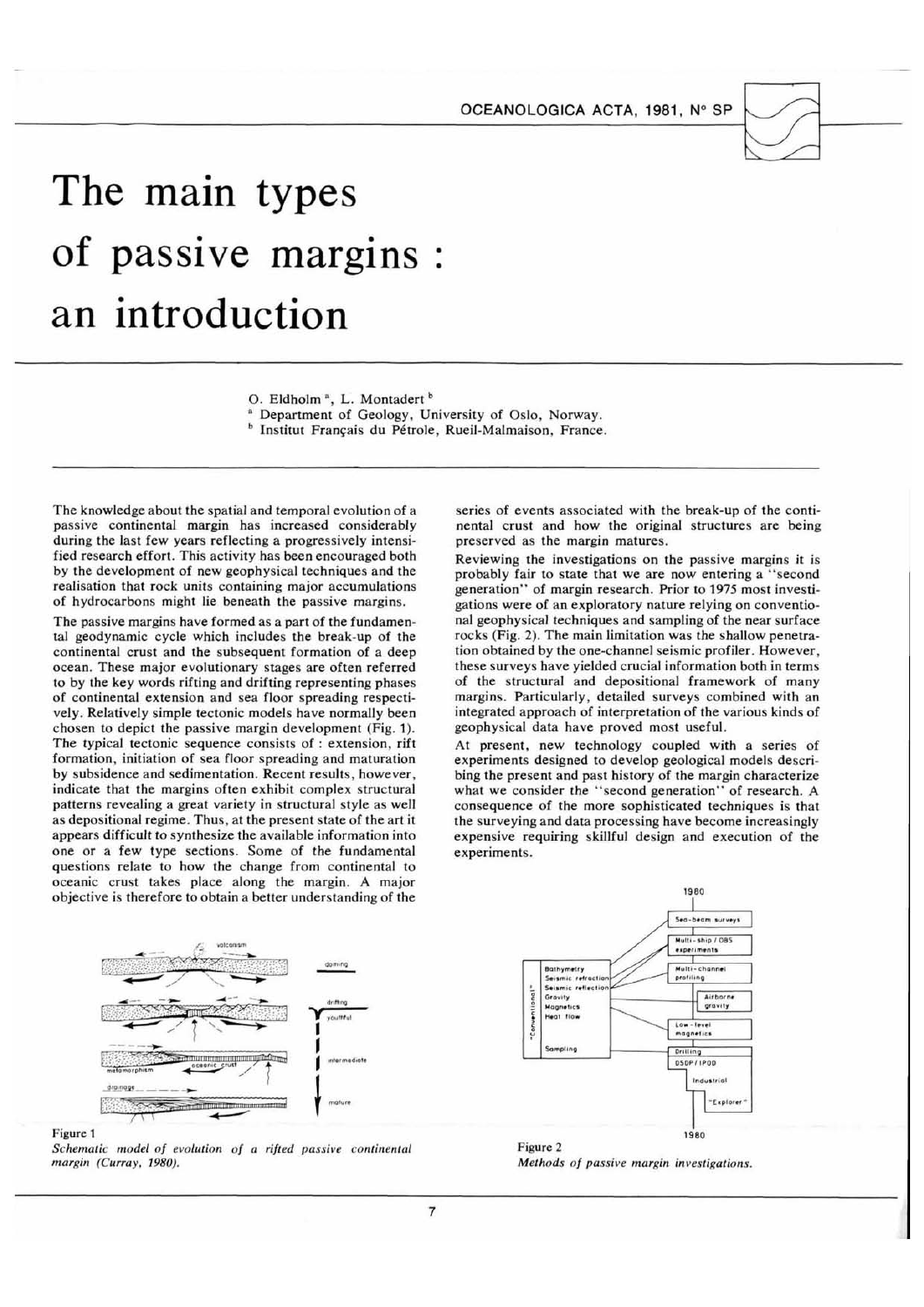Some of the new experiments are (Fig. 2):

- mapping of the sea floor by the "sea beam" wide cone echosounder. It allows mapping of a swath of ocean floor using a wide cone signal and computerised data reduction. Many continental slopes are transected by deep canyons. Detailed bathymetric mapping as a precursor to sampling. for example by submersibles, may be a valuable complement to drilling :

the multi-channel seismic reflection technique originally developed by the petroleum industry is now actively used also by the research institutions. Its main advantage is increased penetration although a reliable definition of the entire basement surface is still lacking across most margins. On the other hand, the large penetration gives important constraints on magnetic, gravimetric and thermal modeling. We expect that the depth resolution will gradually improve as one introduces bigger energy sources and gains experience in processing and display of the data from deep and intermediate water depths ;

- relatively little is known about the nature of the deepest part of the thick sedimentary sequence at most margins. Furthermore, the understanding of how the physical properties of the underlying crust and upper mantle change across the margin is also limited. However, new refraction and wide-angle reflection experiments are now being developed to obtain additional information. Experiments of this kind most often require two, even three, ships. Particularly promising are experiments deploying long-range sonobuoys and ocean bottom seismometers together with expanding spread profiling and constant offset profiling. Expanded spread profiling is a two-ship technique which increases the effective array length of the common-depth-point method enabling increased precision in determining a velocity-depth curve, whereas constant offset profiling allows mapping of deep interfaces by recording arrivals at the critical distances:

- The increased accuracy in navigation has made it possible to carry out reliable closely-spaced aeromagnetic surveys covering large areas. By flying at very low altitudes the data are almost comparable with shipborne data. Airborne measurements of the gravity field are also being developed although little actual surveying has yet been carried out. Measurements of this kind will be particularly important over high latitude ice-covered margins;

- since 1968 the Deep Sea Drilling Project has collected core samples from many margins. Due to safety considerations and limited drilling capability all drill sites have terminated at relatively shallow depths. Deeper holes are needed to effectively correlate the geophysical data. A new

Table

Schemes of passive margin classification.

drilling program with riser capability designed to drill deep holes at the continental margins is planned to start in 1983.

In order to develop type sections and compile the multitude of observations we need to develop a method of passive margin classification. The dissimilarity and complexity of the margins has lead to different schemes of classifications (Table). Here, we present classifications that are useful when analyzing the geologic history in space and time.

### Physiography

The bathymetric map of the world reveals pronounced differences in the physiographic character of the various passive margins. The depth and width of the shelf, the steepness and width of the slope and the existence of a continental rise are all features that give each margin its characteristic physiographic signature. As the two end members there are the narrow margin with a typical steep slope and the wide margin with a gentle slope. A separate classification is applied where there is a marginal plateau. In many areas there is evidence that the physiography directly reflects the structural development. The margin off southern Sri Lanka and the Bay of Bengal are probably the most well defined examples of the two types of contrasting physiography, whereas the Blake Plateau and the Vøring Plateau are typical marginal plateaus.

#### Age

The age classification in the Table relates to the age of the oldest oceanic crust next to the margin. In other words, the time when sea floor spreading starded in the young immature ocean. Genetically, the margin may be considered older because the start of sea floor spreading is a relatively late stage in the geologic cycle forming a margin. For simplicity, the margins are classified as young, intermediate and mature. The Red Sea and Gulf of California are type examples of a young margin, the margin off southern Australia and those in the northern North Atlantic are intermediate and the East Coast of the United States typifies an old margin.

The age classification is not to be confused with that of Emery (1980) who has used continuous seismic profiles to form a genetic classification which applies to all of the world's margins.

| Classification<br>parameter | Physiography                         | Age          | Continous<br>seismic<br>reflection<br>profiles<br>(Emery, 1980) | Structural<br>framework | Overburden     | Pre-rift<br>geology |
|-----------------------------|--------------------------------------|--------------|-----------------------------------------------------------------|-------------------------|----------------|---------------------|
| end                         | Narrow                               | Young        | Initial                                                         | Rifted                  | Starved        | Craton              |
| member<br>Margin            | (steep slope)<br>Marginal<br>plateau | Intermediate | Young<br>Mature                                                 | Sheared-rifted          |                |                     |
| Type<br>end<br>member       | Wide<br>(gentle slope)               | Mature       | Old age                                                         | Sheared                 | Sediment basin | Major basin         |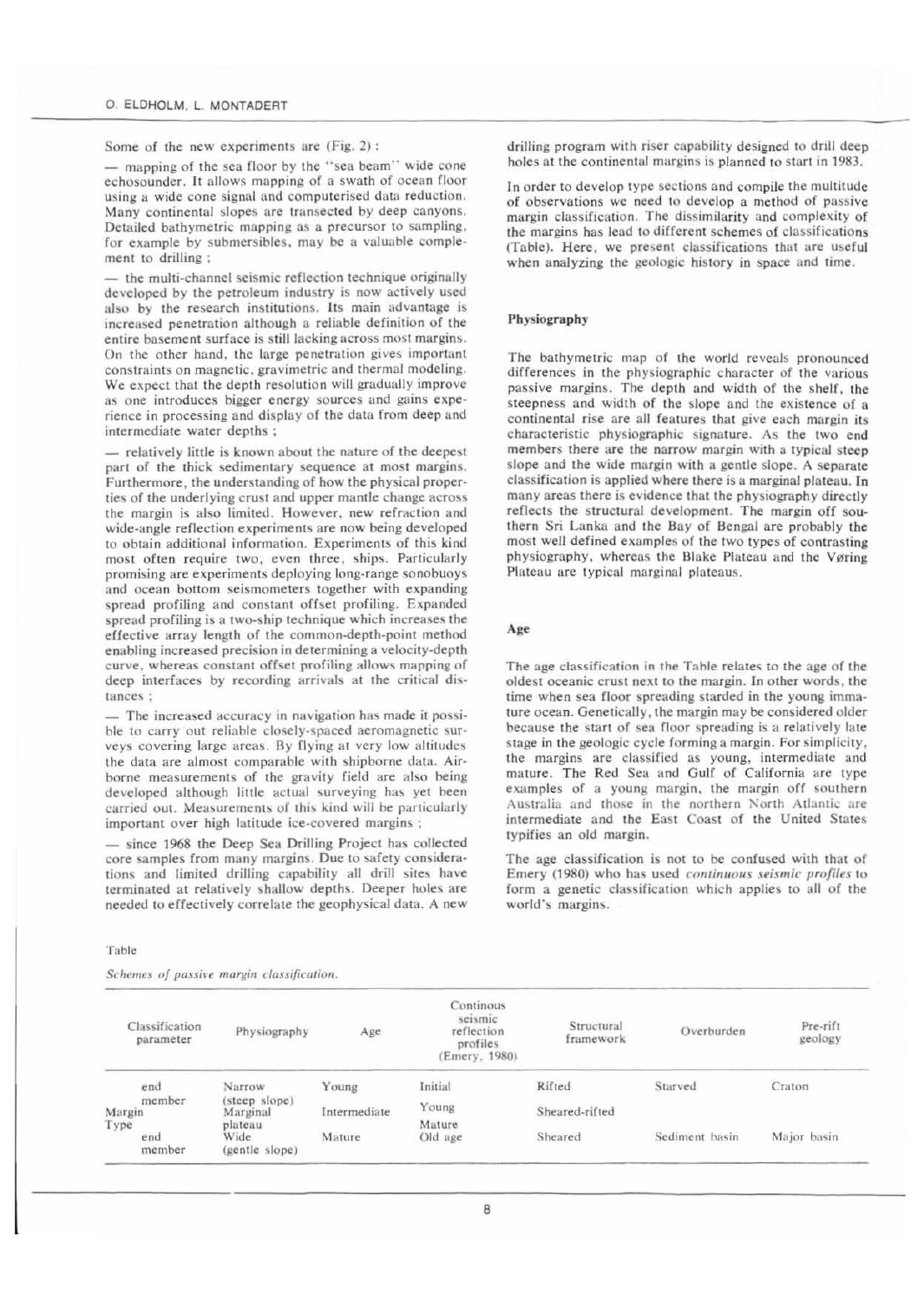# **Structural framework**

This classification is based on the structural evolution and refers basically to the geometry of the original plate boundary at the time of initiation of sea floor spreading. Consequently, the transform faults or offsets at the plate boundary will be reflected in the structural fundament of the margin and the margin may be divided into segments representing shear and extensional movements, the sheared and rifted margin segments respectively (Fig. 3). In the case of microcontinents a system of rifted and sheared margins will define the extent of the continental fragment. The margins of the Atlantic Ocean are dominated by rifted segments, however, sheared segments occur locally. The margin across the Agulhas Fracture Zone south of South Africa and off the Barents Sea in the Norwegian Sea are typical examples of sheared margins. A third combined sheared-rifted margin may occur when the pole of relative motion has changed in such a way that the original transform fault later became the locus of a new spreading axis. The most characteristic region lies between northeastern Greenland and western Svalbard.



Figure 3

Sketch of rifted and sheared segments along a passive margin.

# Pre-rift geology

Several surveys have revealed that the structural style of the margin is to some extent governed by the continental geology prior to the rifting. One end member of this type represents break-up of the continent in a craton with little or no sediment cover, the other being break-up within a major shallow sedimentary basin of for example, the North Sea type. Surprisingly little attention has yet been brought towards the pre-rift geologic configuration, although this is a parameter which may turn out to be fundamental in defining important events during the later margin development.

# Overburden

The amount of overburden is in many regions closely associated with the pre-rift geology. Areas which are representative of little or no sediment cover represent the starved margins, whereas regions exhibiting thick sequences of sediments may be classified as sediment basin margins.

In a discussion of the various margin types one has to make assumptions about the nature of the ocean-continent boundary. This boundary has been visualized both as a sharp crustal boundary and a transitional area between the typical oceanic and continental crust. Recent investigations imply that although there might be a variety in styles of the continent-ocean transition it appears that the change in the two types of basement, that is the surface or the uppermost kilometers of the basement, occurs quite rapidly in many areas (Fig. 4). Volcanic activity as reflected by basalt flows and layers of pyroclastic material has also been associated with the late phase of rifting and the early phase of sea floor spreading. The observations imply a relatively complicated sequence of break-up, volcanic activity and sea floor spreading during the first stage of formation of a deep ocean.





Crustal section across the northern Biscay margin (de Charpal et al., 1978).

A region of contaminated crust underlying the margins has sometimes been proposed assuming that dyke injection and/or thermal alteration is responsible for the contamination

On the other hand, a relatively sharp transition between the two kinds of basement does not rule out a modified deeper crust and upper mantle which have gradually been transformed by mechanisms which have not yet been fully understood. The apparent isostatic equilibrium across most passive margins suggests that a pronounced modification in the physical properties of the lower crust and adjacent upper mantle must have occurred contemporaneously with the process of maturation and subsidence of the continental margin.

Below the lower part of many continental slopes there are areas of relatively elevated basement. These structures have been called marginal highs or outer highs. The marginal highs are generally of volcanic nature, whereas the outer highs have been proposed to reflect an elevated outer edge of the continental crust. It is not known whether these highs indeed represent a similar stage in the margin evolution and if they exist along most margins. A classification and understanding of these structures must be of high priority for the research during the next decade.

We stated earlier that it appears difficult to develop typical crustal models across a passive margin. However, if one uses both the structural framework and the pre-rift geological configuration as main methods of classifying the various types of passive margins we believe that a series of type sections may represent the evolutionary history of various margin types. We stress that a better understanding of the history of subsidence is crucial to developing such type sections. Today relatively simple models explaining the subsidence history of these areas have been proposed. On